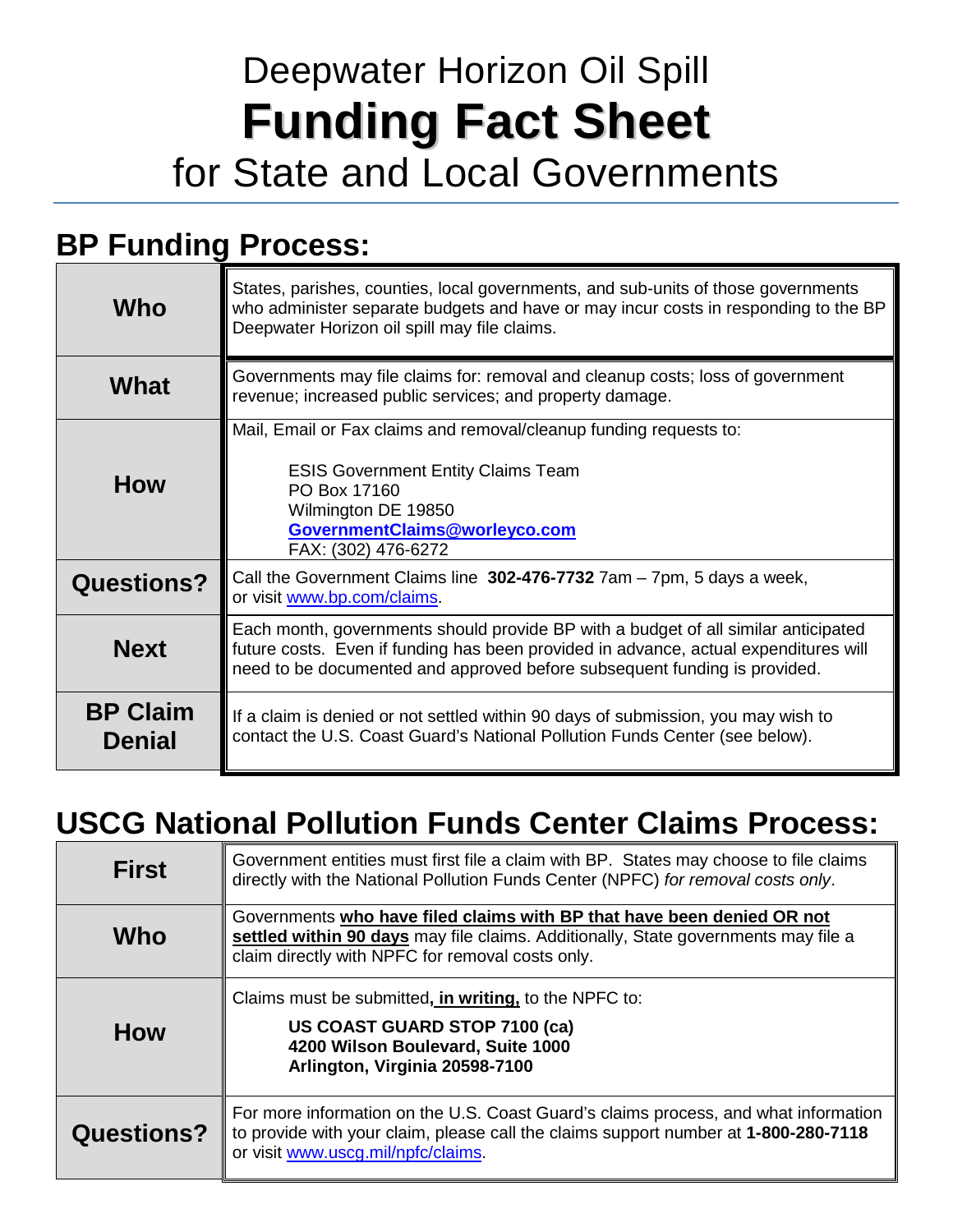### **Deepwater Horizon Oil Spill Funding for State and Local Governments**

#### **BACKGROUND**

The Federal government has designated BP as one of the Responsible Parties for the Deepwater Horizon Oil Spill, under the Oil Pollution Act (OPA) of 1990. Under OPA, the responsible parties are liable for government costs associated with the containment or cleanup of the spill, property damage, loss of tax revenue, increased public services costs, and damages to natural resources resulting from the spill (this fact sheet does not address the process for natural resource damage compensation).

BP has accepted designation and established a claims process and has been working to address clean up requirements and claims. BP has established a network of key personnel within the Unified Command and throughout the impacted region in order to work with States and local governments to address their needs and concerns. In the event that BP does not meet their responsibility under OPA, the Oil Spill Liability Trust Fund (OSLTF), which is administered by the U.S. Coast Guard's National Pollution Funds Center (NPFC), is available for compensation for certain removal costs and other damages.

This document provides guidance on the funding sources and reimbursement processes available to state and local government entities who have or will incur costs associated with the Deepwater Horizon spill. BP is responsible for all compensation to state and local government entities. The Gulf Coast Claims Facility under the administration of Mr. Kenneth Feinberg has been established to address only individual and business claims – but is not yet operational.

#### **\$20B CLAIMS FUND**

BP has agreed to contribute \$20 billion over a four-year period at a rate of \$5 billion per year, including \$5 billion within 2010. The amount of the fund represents neither a floor nor a ceiling. The fund will be used to pay individual, business, and NGO claims adjudicated by the Gulf Coast Claims Facility under the administration of Mr. Feinberg, as well as claims paid by BP to state and local government entities and tribes, federal and non-federal natural resource trustees, and claims arising out of certain oil-spill-related litigation.

#### **BP CLAIMS PROCESS**

Government entities, including states, parishes, counties, local governments, and sub-units of those governments who administer separate budgets may file claims directly with BP by sending them to:

ESIS Government Entity Claims Team Post Office Box 17160 Wilmington, Delaware 19850 FAX: (302) 476-6272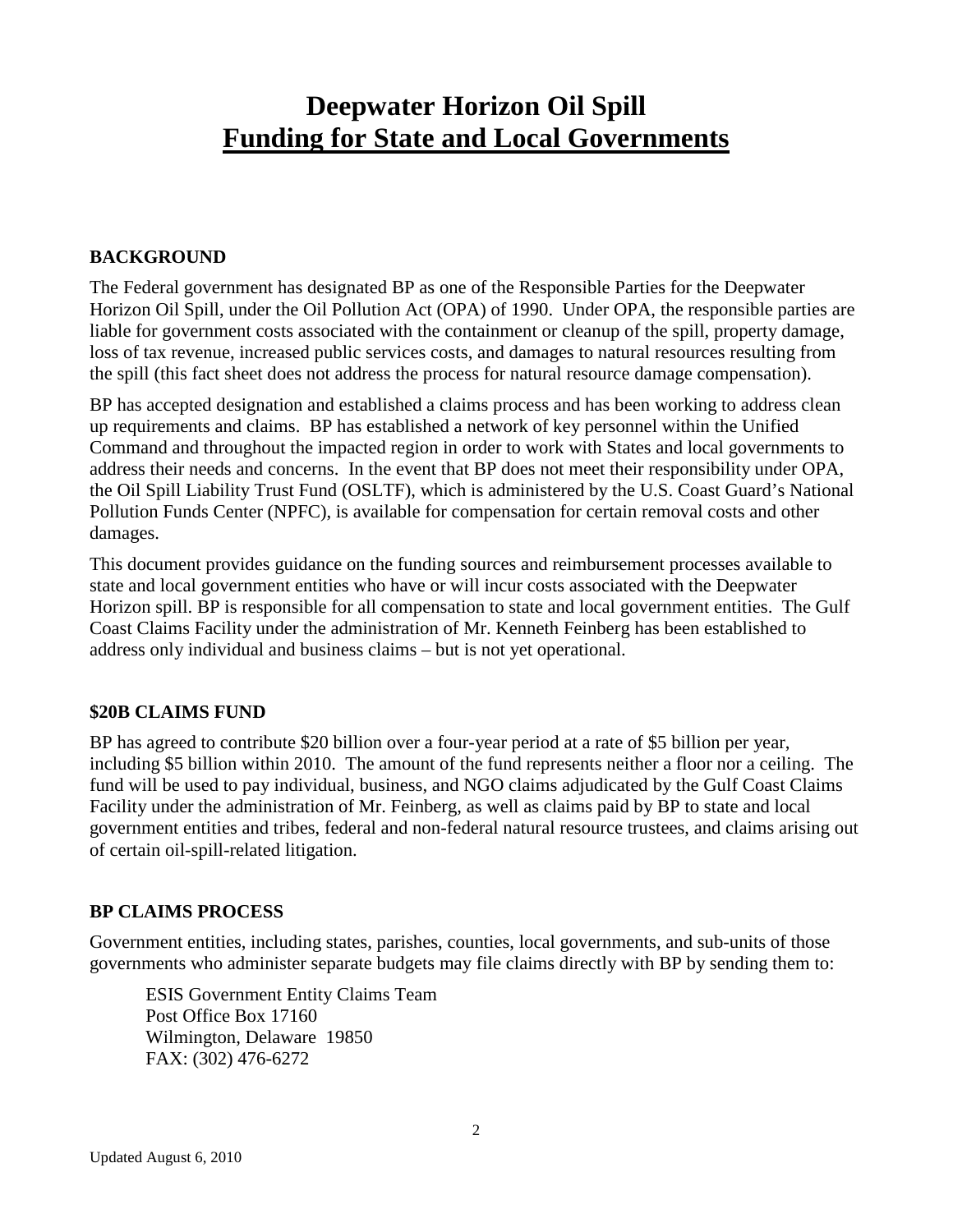A separate phone line has been set up for the government entities claims process. Government officials may call (302) 476-7732 to file a claim or for guidance.

The four categories below are intended to provide guidance to Government Entities regarding how BP's Government Entity Claims Team will consider different types of claims regarding their compensability under OPA. The Guidelines are intended to be illustrative, not inclusive of all costs in each category.

#### 1. Response and Removal Costs

- Should a Local Government Entity intend to undertake or anticipate undertaking future response or removal actions, BP urges the Local Government Entity first to coordinate its efforts with the Federal On-Site Coordinator (FOSC) and Unified Command by contacting the Operations Section Chief or Deputy Incident Commander of the Unified Incident Command.
- Response and Removal Costs to be considered for reimbursement are those costs incurred by a Local Government Entity to prevent, minimize, or mitigate impact to natural resources within its jurisdiction from the Deepwater Horizon Incident, including both preventative and clean-up measures.
- If a Local Government Entity has to date incurred Response and Removal Costs due to actions that (1) have not yet been reimbursed by BP, and (2) were performed in coordination with the FOSC or with BP, such costs should be submitted to and will be paid under the Government Entity Claims Process. Local Government Entities should include documentation indicating that the Response and Removal Costs were coordinated with the FOSC or BP.
- If a Local Government Entity has to date incurred Response and Removal Costs due to actions that were not coordinated with the FOSC or BP, then the Local Government Entity should submit claims for costs to BP through the Government Entity Claims Process and include an explanation for why the costs were necessary for the Deepwater Horizon Incident response or removal and were consistent with the approved Area Contingency Plan or other approved efforts already planned, performed, or underway by or at the direction of the Unified Command.
- 2. Costs of Increased or Additional Public Services
	- Compensable costs include additional administrative costs, costs of additional personnel, and other out-of-pocket costs incurred for material and equipment that are incurred by a Local Government Entity as a result of its response to the Deepwater Horizon Incident.
	- Compensable costs do not include ordinary administrative, personnel, or equipment/material costs (including costs to upgrade equipment) that the Local Government Entity customarily incurs and would have incurred regardless of the Deepwater Horizon Incident.
	- Compensable costs are not expected to include leases or major capital purchases for things such as buildings, vehicles, or equipment unless otherwise pre-approved by BP.

#### 3. Lost Revenue

• Lost revenue claims to be considered for reimbursement include claims for revenue lost from taxes, royalties, rents, fees, and net profit shares that a Local Government Entity was